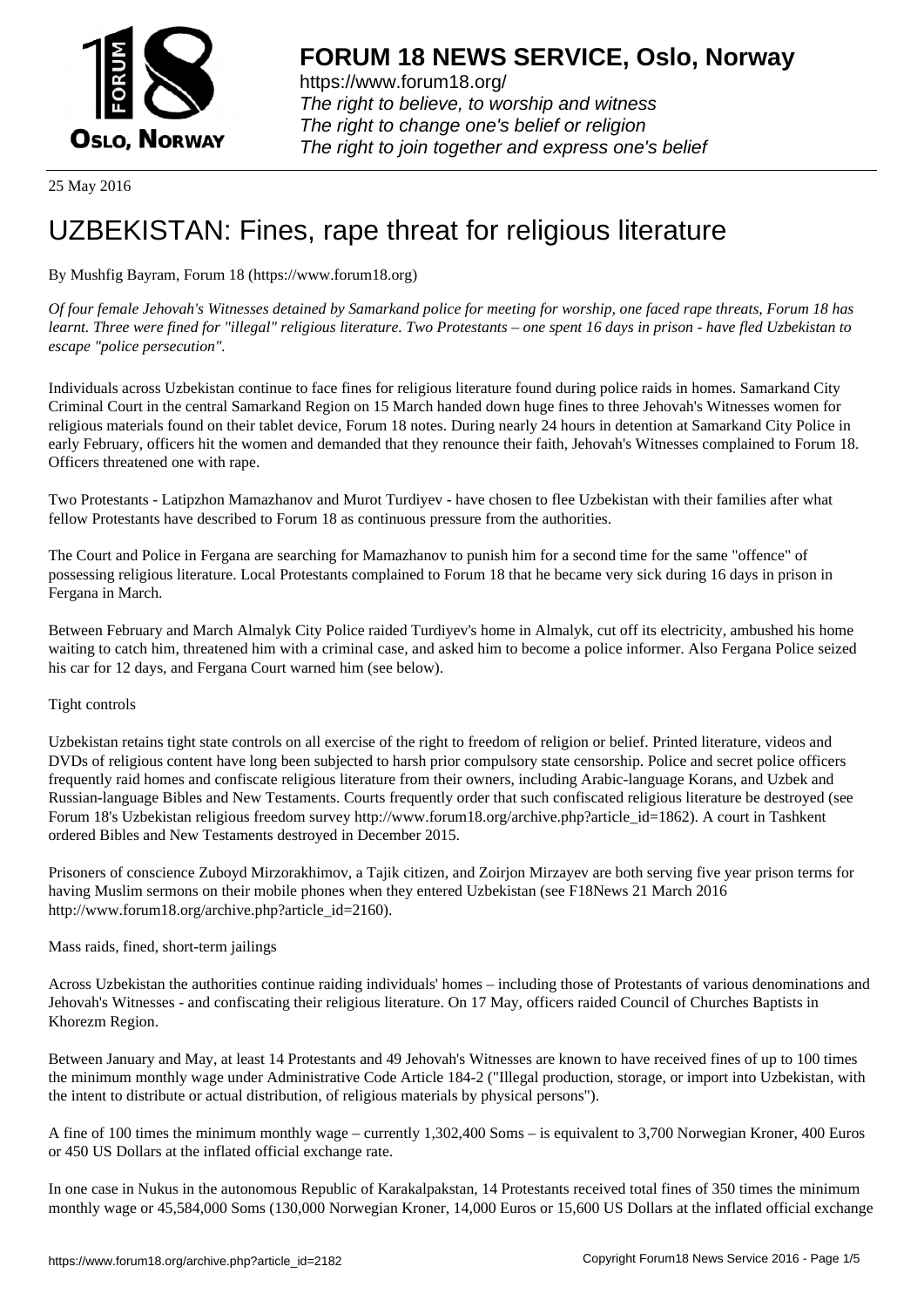In another case, 30 Jehovah's Witnesses received fines totalling more than 1,050 times the minimum monthly wage or 136,752,000 Soms (390,000 Norwegian Kroner, 42,000 Euros or 47,000 US Dollars at the inflated official exchange rate). Two of the Jehovah's Witnesses were also given ten-day jail terms (see F18News 28 June 2016 http://www.forum18.org/archive.php?article\_id=2192).

Raids, large fines and confiscations of "illegal" religious literature continue, at least 18 Protestants and 11 Jehovah's Witnesses having been fined up to 60 times the minimum monthly salary (see F18News 7 June 2016 http://www.forum18.org/archive.php?article\_id=2185).

Samarkand literature fines follow raid on religious meeting

Judge Zafar Kholikulov of Samarkand City Court on 15 March fined three female Jehovah's Witnesses for meeting for worship in a home in February. Each was fined 50 times the minimum monthly wage, 6,512,000 Soms. They were punished under Administrative Code Article 184-2 for possessing "illegal" literature.

On the evening of 3 February Samarkand Police arrested the three together with another local resident with whom they were meeting for worship and religious study. Police held the four women at a Samarkand Police Station for almost 24 hours. The Police confiscated their tablet device and passports before releasing them in the afternoon of 4 February.

While in detention, two of the women were "physically abused", while another female Jehovah's Witness was "subjected to sexual harassment", Jehovah's Witnesses complained to Forum 18 on 25 April.

Asked why Judge Kholikulov fined the Jehovah's Witnesses, the official who answered his phone on 23 May, replied that he (refused to give his name) is the Assistant to the Judge, and that he is "on a vacation." He declined to comment on the decision and tell Forum 18 whether the Court investigated the police abuses. He referred Forum 18 to the Chancellery.

A Chancellery official (who refused to give his name) looked up Kholikulov's decision, but refused to explain the reasons of the fines. "I cannot comment," he told Forum 18 on 23 May.

Police torture female Jehovah's Witnesses

At Samarkand's Police Station No.6 in early February, the four women were questioned by Officer Sanjar Esanov, Chief of the Station, Lieutenant Askarali Boykobilov and Officer Sobir Rakhimov (both of whom are Esanov's subordinates), as well as Officer Khusrav Shamsiyev of Samarkand's Anti-Terrorism Police.

The officers who questioned the women were "drunk and very aggressive", Jehovah's Witnesses complained to Forum 18. "They demanded that the women deny their faith." Lieutenant Boykobilov "roughly grasped the shoulders of [one of the women] and kept pushing her". Another was also "pushed", and Officer Shamsiyev "slapped her on the face".

Chief Officer Esanov took another of the four women to a dark room and "strangled her and hit her on the body", Jehovah's Witnesses complained. Officer Rakhimov also slapped her face. Officer Esanov threatened to "undress her and rape her, after which he will take her out of the room naked so the others could see. Then he began unbuttoning her overcoat but she resisted and he stopped."

Police Chief Esanov adamantly denied to Forum 18 that he or his colleagues abused the Jehovah's Witnesses. "It's all a pack of lies. Police in Uzbekistan never act in such a way," he told Forum 18 from Samarkand on 23 May.

The United Nations Convention against Torture and Other Cruel, Inhuman or Degrading Treatment or Punishment, which Uzbekistan acceded to in 1995, defines torture as: "any act by which severe pain or suffering, whether physical or mental, is intentionally inflicted on a person for such purposes as obtaining from him or a third person information or a confession, punishing him for an act he or a third person has committed or is suspected of having committed, or intimidating or coercing him or a third person, or for any reason based on discrimination of any kind, when such pain or suffering is inflicted by or at the instigation of or with the consent or acquiescence of a public official or other person acting in an official capacity".

Under Article 6 of the Convention Uzbekistan is obliged to arrest any person suspected on good grounds of having committed torture. Under Article 4 Uzbekistan is obliged to try them under criminal law which makes "these offences punishable by appropriate penalties which take into account their grave nature" (see Forum 18's Uzbekistan religious freedom survey http://www.forum18.org/archive.php?article\_id=1862).

Asked why police arrested the four women, Esanov responded: "Ask the Court, everything is explained in its decision."

Told that Forum 18 has documented many cases where police in Samarkand and elsewhere in Uzbekistan have arrested and abused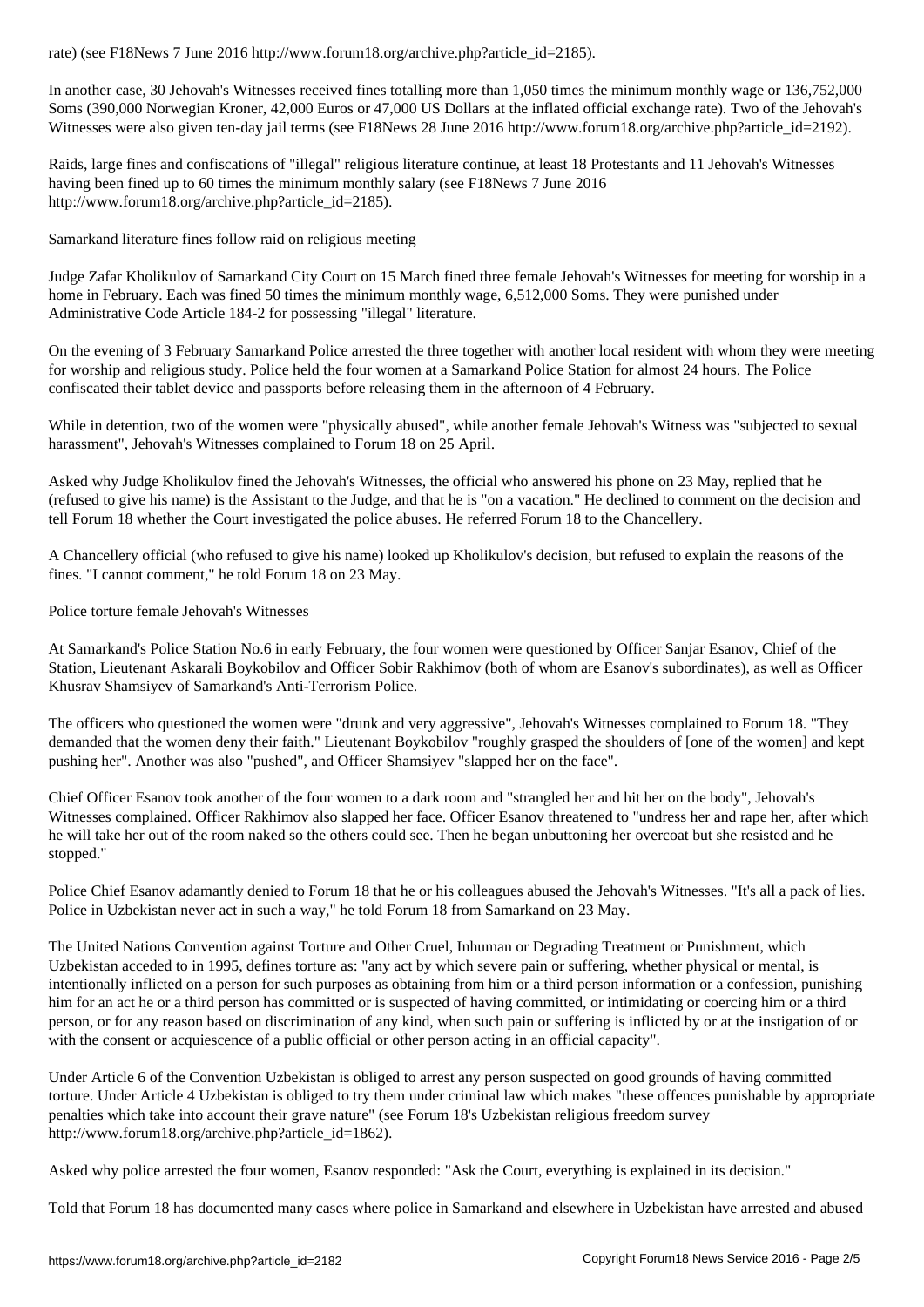authorities violate individuals individuals  $\Gamma$  Esanov paused and Forum 18 could hear him consult him consult him consult him consult him consult him consult him consult him consult him consult him consult him consult hi disagree with us then talk to the Court," he responded, before declining to talk to Forum 18 further.

Families flee "police persecution"

Two members of the same Protestant Church, Latipzhon Mamazhanov from Fergana in eastern Uzbekistan and Murot Turdiyev from Almalyk in Tashkent Region, have fled Uzbekistan after continuous pressure from the authorities, their fellow-believers complained to Forum 18 on 12 May. Both were "sick and tired of the police persecution, and therefore took their families and left Uzbekistan," they said.

Mamazhanov was arrested and jailed on 12 March for 15 days in Fergana, the same day police illegally raided his home and those of other local Protestants searching for religious literature. He was released only on 28 March, one day after he should have been released under the law. Mamazhanov was imprisoned in the Region's Kuva District Police Detention Centre where up to seven inmates were put in a cell designed for two people, no sanitary and hygiene rules are followed, and food is given only once a day. He and other prisoners who insisted they were innocent of crime were also tortured several times (see F18News 13 April 2016 http://www.forum18.org/archive.php?article\_id=2167).

After his release from prison, Mamazhanov "felt very sick and found he had developed several diseases", Protestants complained to Forum 18. They said that during his imprisonment he lost seven kilos in weight, developed shingles and experienced stomach problems. "The prison made him practically an invalid," Protestants lamented.

Harsh treatment and even torture in prisons is common (see Forum 18's Uzbekistan religious freedom survey http://www.forum18.org/archive.php?article\_id=1862).

Protestants note that Mamazhanov suffers from hepatitis, diabetes, osteochondrosis of his back and spine, and two hernias of his spine.

New case against Mamazhanov?

Since early May Fergana City Court and Police have attempted to bring Mamazhanov before the Court to hand him an administrative fine for the 12 March confiscation of religious literature from his home, his fellow-believers told Forum 18. "He was already jailed after that Police raid and confiscation, and now the authorities are looking to punish him a second time for the same alleged offence," local Protestants complained to Forum 18.

An official of Fergana City Court Chancellery (who did not give her name) told Forum 18 that the Police had brought a case against Mamazhanov under Administrative Code Article 184-2, but that the Court referred it back to the Police for further investigation. She declined to give any further information.

Rustam Yegamberdiyev, Chief of Criminal Police of Fergana Region, on 24 May referred Forum 18 to the Anti-Terrorism Police. "I don't know the details, ask them, they are leading the case," he said.

Asked about the case, Anvar Myrzayev, Chief of the Anti-Terrorism Police in Fergana, refused to talk to Forum 18. "I don't know you, and it's a wrong number," he said. Subsequent calls to him on the same day went unanswered.

Asked about the case on 24 May, duty officers (who did not give their names) at Fergana Police refused to put Forum 18 through to any other officials, but referred Forum 18 to Myrzayev.

Police threaten Turdiyev with criminal case

Police detained Turdiyev, together with Mamazhanov's brothers, in Fergana on 12 March as they tried to defend Mamazhanov against the unlawful police actions. Police confiscated his car the same day. The car was returned to him 16 days later, on 28 March, when Judge Shukhrat Sotivoldiyev jailed Mamazhanov for 15 days, and formally cautioned Turdiyev (see F18News 13 April 2016 http://www.forum18.org/archive.php?article\_id=2167).

On 28 April, one month after the Fergana Court warning, two plain-clothes officers of the Criminal Police in Almalyk stopped Turdiyev while he was trying to get in his car, local Protestants told Forum 18. Turdiyev was taken to Almalyk Police Station where he was questioned.

Officer Alisher (last name not given) of the Criminal Police questioned Turdiyev, demanding that he write a statement. Turdiyev was "threatened that he will be put in prison unless he stops writing complaints about police actions," local Protestants complained. Officer Alisher told Turdiyev that "Police will plant drugs or bullets on him, and open a fabricated case against him." However, Turdiyev refused to do so or sign the police report. Officers, "seeing that they could not achieve what they want", then released him.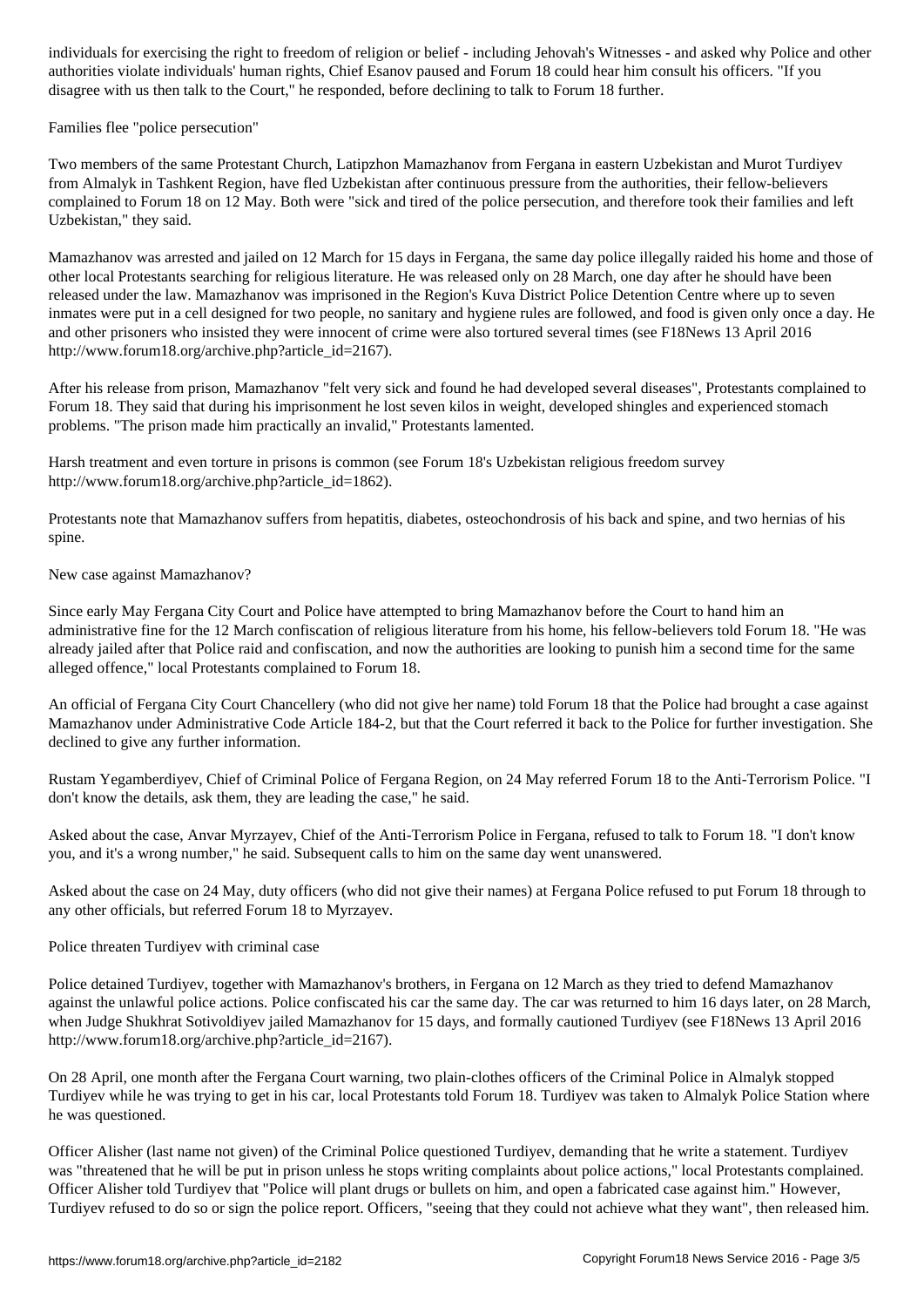Turdiyev's home ambushed by Police

While Turdiyev was being tried by the Fergana Court on 28 March, one police officer in uniform and several plain-clothes officials came to his home in Almalyk at 8 am and "began pounding and kicking on the doors for one hour." Turdiyev's "neighbours came out to the noise and asked them why they behaved in such an unruly way." The officials answered that "they want to see Turdiyev and check up on his flat."

The officials then "took turns putting their ears to the door to see whether or not Turdiyev was in the flat." After this they turned off electricity to Turdiyev's flat and left. However, "unidentified Police officers set up an ambush not far from the home, and began waiting to catch him."

When Turdiyev returned from Fergana to Almalyk on 1 April, he found out that all the food in their refrigerator was spoiled because the electricity had been cut off. Food, which included beef, sausage, and lard and products, cost Turdiyev some 107,000 Soms.

### Turdiyev harassed earlier

Two officers of Almalyk Police also earlier on 20 February raided Turdiyev's home at 6.30 am under the guise of a passport inspection in the building, Protestants complained to Forum 18.

They checked the passports of Turdiyev, his wife and children, as well as the title deed of their flat, taking copies of it. "We found out later that in the entire building, police checked up only on Turdiyev's flat. This shows that there was no passport regime check-up. The police only wanted to harass him and his family."

Turdiyev was on the same day "against his will" taken to Almalyk Police Station. There an officer who would not give his name but said he was Chief of the Criminal Police "demanded that he write a statement explaining why he travels abroad, which countries and for what purpose he visited, why he chose to buy a flat in Almalyk, why he was registered with his family and lives in Almalyk." Police also demanded that he should write about the lifestyle of his family members, their sources of money, and about his family and other relations.

The Police Chief then asked Turdiyev to become an informer for the police, Protestants complained. However, Turdiyev refused to do so.

Asked why the police are pressuring Turdiyev, Ravshan Amilov, Chief of Almalyk's Criminal Police, claimed to Forum 18 on 24 May that "I know him but we do not have such facts." When Forum 18 asked why his colleagues ambushed Turdiyev's home and turned off his electricity, as well as why he was brought to the Criminal Police and threatened with a criminal case, Amilov did not say. "I will ask the terrorism Police about the case and you call us back some time later," he said.

Jahongir Baltayev, Chief of Almalyk Anti-Terrorism Police refused to talk to Forum 18 on 24 May. "It's a wrong number," he replied. Told that Almalyk Police gave his number to Forum 18, he put the phone down. (END)

For a personal commentary by a Muslim scholar, advocating religious freedom for all as the best antidote to Islamic religious extremism in Uzbekistan, see http://www.forum18.org/Archive.php?article\_id=338.

For more background, see Forum 18's Uzbekistan religious freedom survey at http://www.forum18.org/Archive.php?article\_id=1862.

Full reports on freedom of thought, conscience and belief in Uzbekistan can be found at http://www.forum18.org/Archive.php?query=&religion=all&country=33.

A compilation of Organisation for Security and Co-operation in Europe (OSCE) freedom of religion or belief commitments is at http://www.forum18.org/Archive.php?article\_id=1351.

Follow us on Twitter @Forum\_18 (http://twitter.com/forum\_18)

Follow us on Facebook @Forum18NewsService (http://www.facebook.com/Forum18NewsService)

All Forum 18 text may be referred to, quoted from, or republished in full, if Forum 18 is credited as the source.

All photographs that are not Forum 18's copyright are attributed to the copyright owner. If you reuse any photographs from Forum 18's website, you must seek permission for any reuse from the copyright owner or abide by the copyright terms the copyright owner has chosen.